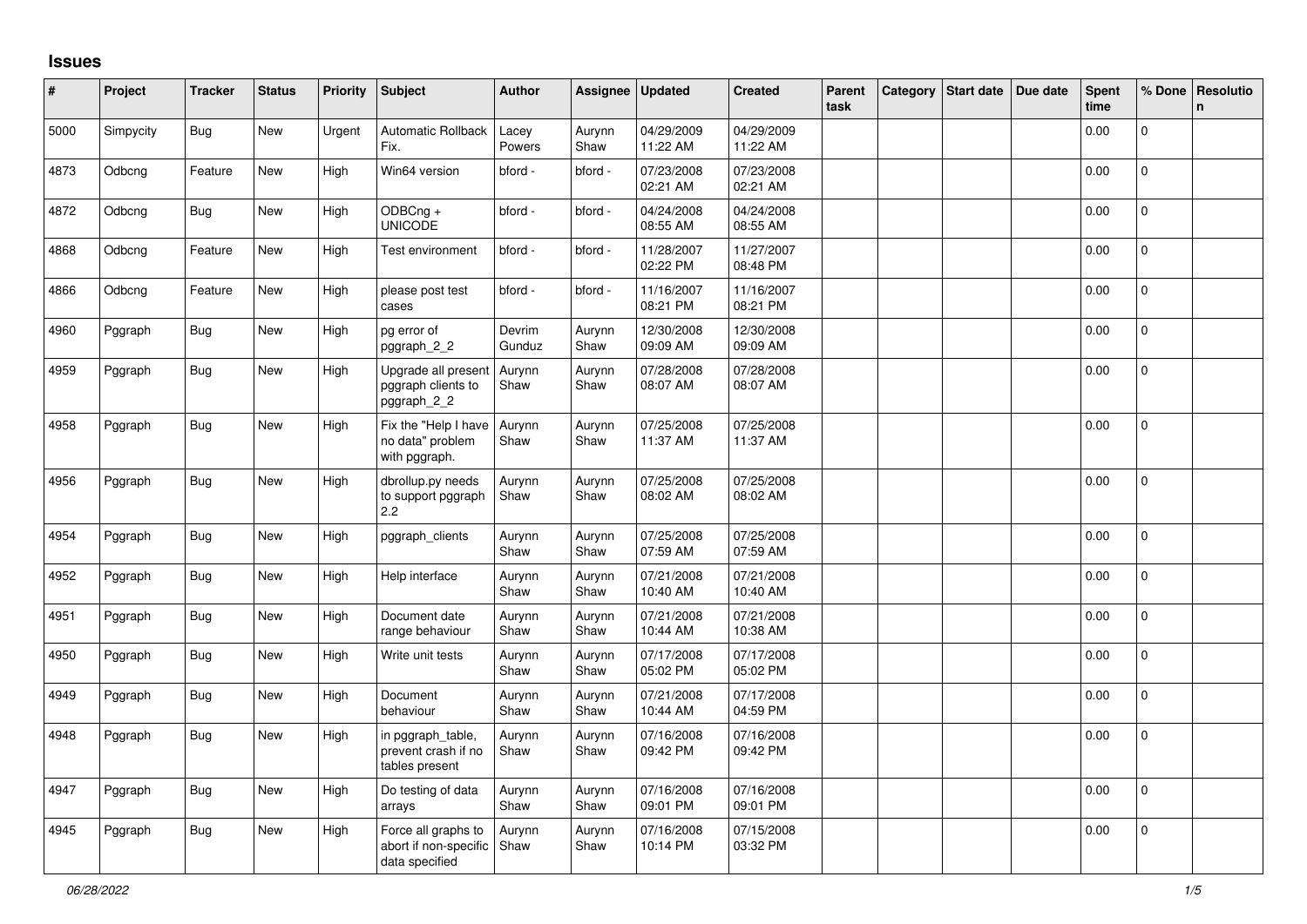| $\vert$ # | Project   | <b>Tracker</b> | <b>Status</b>  | <b>Priority</b> | Subject                                                                                                      | <b>Author</b>                   | Assignee       | <b>Updated</b>         | <b>Created</b>         | Parent<br>task | Category | Start date     | Due date  | <b>Spent</b><br>time | % Done         | Resolutio<br>$\mathsf{n}$ |
|-----------|-----------|----------------|----------------|-----------------|--------------------------------------------------------------------------------------------------------------|---------------------------------|----------------|------------------------|------------------------|----------------|----------|----------------|-----------|----------------------|----------------|---------------------------|
| 4940      | Pggraph   | <b>Bug</b>     | <b>New</b>     | High            | Remove prefixes                                                                                              | Aurynn<br>Shaw                  | Aurynn<br>Shaw | 07/14/2008<br>11:05 AM | 07/14/2008<br>11:05 AM |                |          |                |           | 0.00                 | $\Omega$       |                           |
| 4937      | Pggraph   | Bug            | New            | High            | Modification of DB<br>Client code for date<br>ranges                                                         | Aurynn<br>Shaw                  | Aurynn<br>Shaw | 07/16/2008<br>10:14 PM | 07/14/2008<br>10:45 AM |                |          |                |           | 0.00                 | 0              |                           |
| 4936      | Pggraph   | Bug            | New            | High            | Modify averaging<br>functions                                                                                | Aurynn<br>Shaw                  | Aurynn<br>Shaw | 07/14/2008<br>10:12 AM | 07/14/2008<br>10:11 AM |                |          |                |           | 0.00                 | $\mathbf 0$    |                           |
| 4901      | Pggraph   | Feature        | New            | High            | pggraph_table<br>doesn't list tables                                                                         | bford -                         | Aurynn<br>Shaw | 12/30/2008<br>01:56 PM | 12/29/2006<br>05:18 PM |                |          |                |           | 0.00                 | $\Omega$       |                           |
| 5328      | pitrtools | Bug            | New            | High            | threaded_rsync.py:<br>--delete-excluded<br>causes all files to<br>be deleted                                 | Eric<br>Worden                  |                | 01/17/2017<br>10:48 AM | 01/17/2017<br>10:48 AM |                |          | 01/17/201      |           | 0.00                 | 0              |                           |
| 5260      | PL/php    | Bug            | New            | High            | The function could<br>not return varchar<br>string -- When<br>there is function<br>definition in<br>includes | anthony<br>chen                 |                | 11/04/2011<br>08:57 AM | 11/02/2011<br>11:16 PM |                |          | 11/02/201<br>1 | 11/11/201 | 0.00                 | $\mathbf 0$    |                           |
| 4993      | Simpycity | <b>Bug</b>     | New            | High            | Finish docs                                                                                                  | Aurynn<br>Shaw                  | Aurynn<br>Shaw | 11/25/2008<br>11:31 AM | 11/25/2008<br>11:31 AM |                |          |                |           | 0.00                 | 0              |                           |
| 4933      | Pggraph   | Feature        | <b>New</b>     | Normal          | Feature requests,<br>pggraph                                                                                 | Aurynn<br>Shaw                  | Aurynn<br>Shaw | 03/12/2008<br>12:44 PM | 03/12/2008<br>12:44 PM |                |          |                |           | 0.00                 | $\mathbf{0}$   |                           |
| 4932      | Pggraph   | Feature        | New            | Normal          | Have pggraph<br>directly access Wiki<br>passwords                                                            | Aurynn<br>Shaw                  | Aurynn<br>Shaw | 12/31/2007<br>10:28 AM | 12/31/2007<br>10:28 AM |                |          |                |           | 0.00                 | $\overline{0}$ |                           |
| 4931      | Pggraph   | Feature        | New            | Normal          | Develop a nagios<br>plugin for pggraph<br>checks                                                             | Devrim<br>Gunduz                | Aurynn<br>Shaw | 12/18/2007<br>07:24 PM | 12/18/2007<br>07:24 PM |                |          |                |           | 0.00                 | $\mathbf 0$    |                           |
| 4926      | Pggraph   | Feature        | New            | Normal          | insert/update/delete                                                                                         | bford -                         | Aurynn<br>Shaw | 12/26/2007<br>12:26 PM | 08/20/2007<br>04:15 PM |                |          |                |           | 0.00                 | $\mathbf 0$    |                           |
| 4925      | Pggraph   | Feature        | New            | Normal          | Allow graphing<br>specific intervals                                                                         | Darcy<br><b>Buskermole</b><br>n | Aurynn<br>Shaw | 10/16/2007<br>10:28 AM | 07/03/2007<br>08:28 AM |                |          |                |           | 0.00                 | $\Omega$       |                           |
| 4915      | Pggraph   | Feature        | In<br>Progress | Normal          | insert_time should<br>be timestamptz                                                                         | Darcy<br>Buskermole<br>n.       | Aurynn<br>Shaw | 10/16/2007<br>09:45 AM | 03/21/2007<br>06:35 AM |                |          |                |           | 0.00                 | 0              |                           |
| 4914      | Pggraph   | Feature        | In<br>Progress | Normal          | customer feedback                                                                                            | bford -                         | Aurynn<br>Shaw | 08/20/2007<br>02:37 PM | 03/19/2007<br>08:54 PM |                |          |                |           | 0.00                 | $\mathbf 0$    |                           |
| 4908      | Pggraph   | Feature        | In<br>Progress | Normal          | Table statistics<br>tablename                                                                                | bford -                         | Aurynn<br>Shaw | 08/20/2007<br>02:35 PM | 01/07/2007<br>07:26 PM |                |          |                |           | 0.00                 | 0              |                           |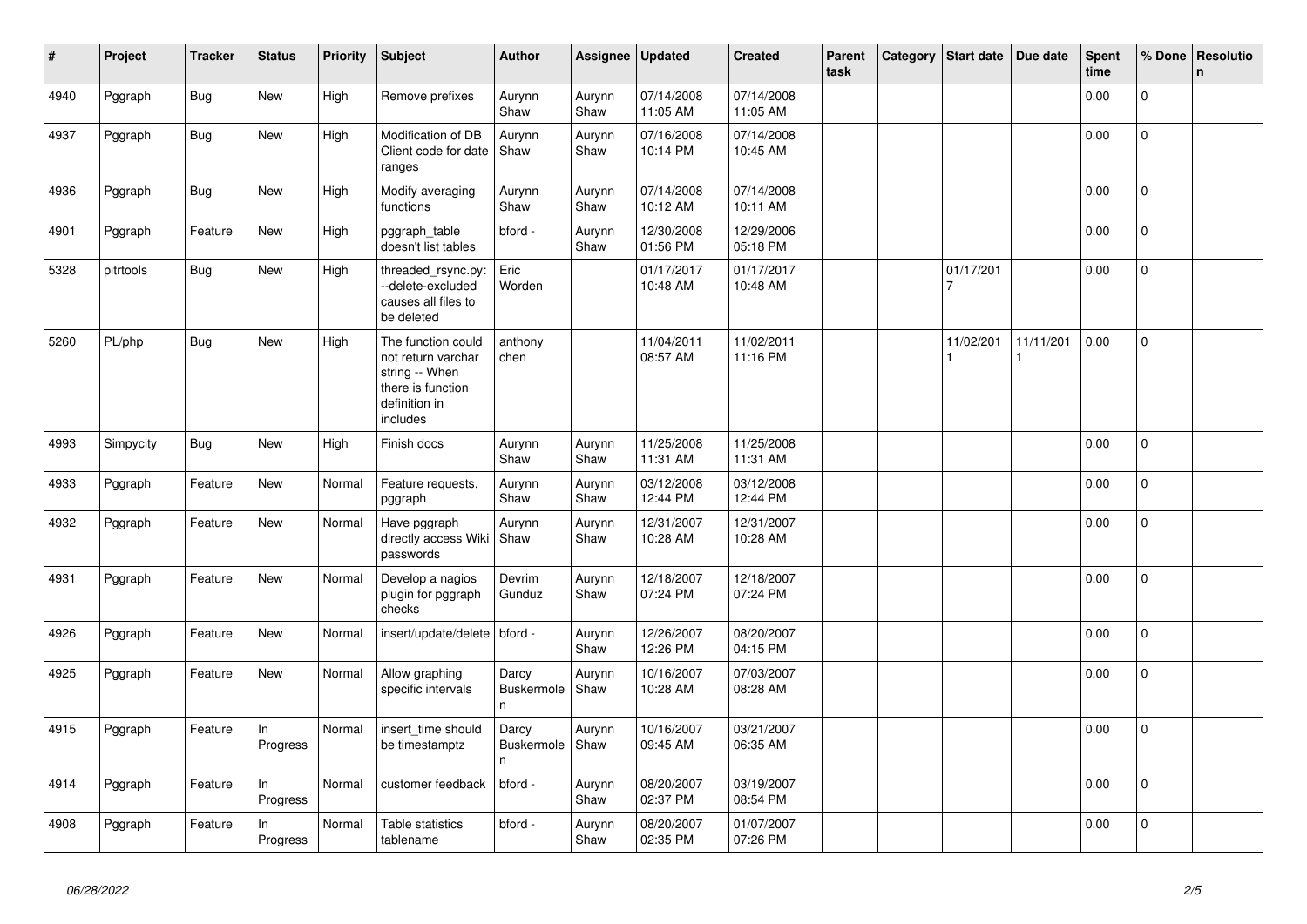| #    | Project   | <b>Tracker</b> | <b>Status</b>   | <b>Priority</b> | <b>Subject</b>                                                    | <b>Author</b>                    | Assignee          | <b>Updated</b>         | <b>Created</b>         | Parent<br>task | Category | <b>Start date</b>           | Due date       | <b>Spent</b><br>time | % Done              | Resolutio<br>n |
|------|-----------|----------------|-----------------|-----------------|-------------------------------------------------------------------|----------------------------------|-------------------|------------------------|------------------------|----------------|----------|-----------------------------|----------------|----------------------|---------------------|----------------|
| 4890 | Pggraph   | Feature        | ln.<br>Progress | Normal          | new report(s)                                                     | Darcy<br><b>Buskermole</b><br>n. | Aurynn<br>Shaw    | 10/16/2007<br>10:20 AM | 09/25/2006<br>10:36 PM |                |          |                             |                | 0.00                 | $\mathbf 0$         |                |
| 5315 | pitrtools | Feature        | New             | Normal          | cmd standby: Data<br>Directory vs.<br>Configuration<br>Directory? | Michael<br>Vitale                | Michael<br>Vitale | 05/14/2015<br>03:57 PM | 05/14/2015<br>03:57 PM |                |          | 05/14/201<br>5              |                | 0.00                 | $\mathbf{0}$        |                |
| 5306 | pitrtools | Feature        | Feedback        | Normal          | Reimplementation<br>of queue                                      | Joshua A.<br><b>Drake</b>        | Joshua<br>Drake   | 11/13/2014<br>10:12 AM | 05/13/2014<br>12:58 PM |                |          | 05/13/201                   |                | 0.00                 | $\mathbf 0$         |                |
| 5265 | pitrtools | Feature        | New             | Normal          | Avoid the need to<br>manually edit<br>postgresql.conf<br>files    | Alexey<br>Klyukin                | Alexey<br>Klyukin | 05/22/2013<br>05:40 AM | 09/17/2012<br>04:13 AM |                |          | 09/17/201<br>$\overline{c}$ | 09/30/201<br>2 | 0.00                 | $\mathbf 0$         |                |
| 5263 | pitrtools | Discussio<br>n | New             | Normal          | PITRTools ini<br>configuration files<br>are too complex           | Alexey<br>Klyukin                | Alexey<br>Klyukin | 05/22/2013<br>05:41 AM | 09/17/2012<br>04:03 AM |                |          | 09/17/201<br>2              | 09/30/201<br>2 | 0.00                 | $\mathbf{0}$        |                |
| 5350 | PL/php    | <b>Bug</b>     | New             | Normal          | Fwd: Telcel red                                                   | briana26c -                      |                   | 11/09/2018<br>09:47 PM | 11/09/2018<br>09:47 PM |                |          |                             |                | 0.00                 | $\mathbf{0}$        |                |
| 5349 | PL/php    | <b>Bug</b>     | New             | Normal          | <b>Telcel red</b>                                                 | briana26c -                      |                   | 11/04/2018<br>11:06 AM | 11/04/2018<br>11:06 AM |                |          |                             |                | 0.00                 | $\mathbf 0$         |                |
| 5259 | PL/php    | Feature        | New             | Normal          | Add support for<br>anonymous DO<br>blocks.                        | Alexey<br>Klyukin                |                   | 05/27/2011<br>05:52 AM | 05/27/2011<br>05:52 AM |                |          | 05/27/201                   |                | 0.00                 | $\mathsf{O}\xspace$ |                |
| 5258 | PL/php    | <b>Bug</b>     | New             | Normal          | Get rid of the<br>trusted PL/PHP                                  | Alexey<br>Klyukin                |                   | 05/27/2011<br>05:43 AM | 05/27/2011<br>05:43 AM |                |          | 05/27/201                   |                | 0.00                 | $\mathbf{0}$        |                |
| 5256 | PL/php    | Discussio<br>n | New             | Normal          | Creating a PL/php<br>distribution                                 | Joshua<br>Drake                  |                   | 05/26/2011<br>01:44 PM | 05/21/2011<br>06:36 PM |                |          | 05/21/201                   |                | 0.00                 | $\mathbf 0$         |                |
| 5255 | PL/php    | <b>Bug</b>     | New             | Normal          | support<br><b>TRUNCATE</b><br>triggers                            | Álvaro<br>Herrera                |                   | 05/21/2011<br>04:29 PM | 05/21/2011<br>04:29 PM |                |          | 05/21/201                   |                | 0.00                 | $\mathbf 0$         |                |
| 5236 | PL/php    | Feature        | New             | Normal          | pg_raise to PHP<br>Object                                         | Moisés P.<br>Sena                |                   | 07/29/2010<br>11:08 AM | 07/29/2010<br>11:07 AM |                |          | 07/29/201<br>$\Omega$       |                | 0.00                 | $\mathbf 0$         |                |
| 5235 | PL/php    | Feature        | New             | Normal          | SPI Object and not<br>function                                    | Moisés P.<br>Sena                |                   | 07/29/2010<br>10:48 AM | 07/29/2010<br>10:48 AM |                |          | 07/29/201<br>$\Omega$       |                | 0.00                 | 0                   |                |
| 5225 | PL/php    | <b>Bug</b>     | New             | Normal          | Unable to build<br>PL/php on OS X<br>(PHP 5.3)                    | Alexey<br>Klyukin                | Alexey<br>Klyukin | 05/27/2011<br>05:05 AM | 06/29/2010<br>05:25 AM |                |          | 06/29/201<br>$\mathbf 0$    |                | 0.00                 | 0                   |                |
| 4984 | PL/php    | Feature        | In<br>Progress  | Normal          | Composite Type<br>Argument as table                               | bford -                          |                   | 05/21/2011<br>04:50 PM | 12/15/2005<br>03:38 AM |                |          |                             |                | 0.00                 | $\overline{0}$      |                |
| 4979 | PL/php    | Feature        | In.<br>Progress | Normal          | Add support for<br>IN/OUT parameters   Herrera                    | Álvaro                           | Alexey<br>Klyukin | 09/14/2011<br>11:21 AM | 12/05/2005<br>07:37 AM |                |          |                             | 09/13/201      | 0.00                 | $\overline{0}$      |                |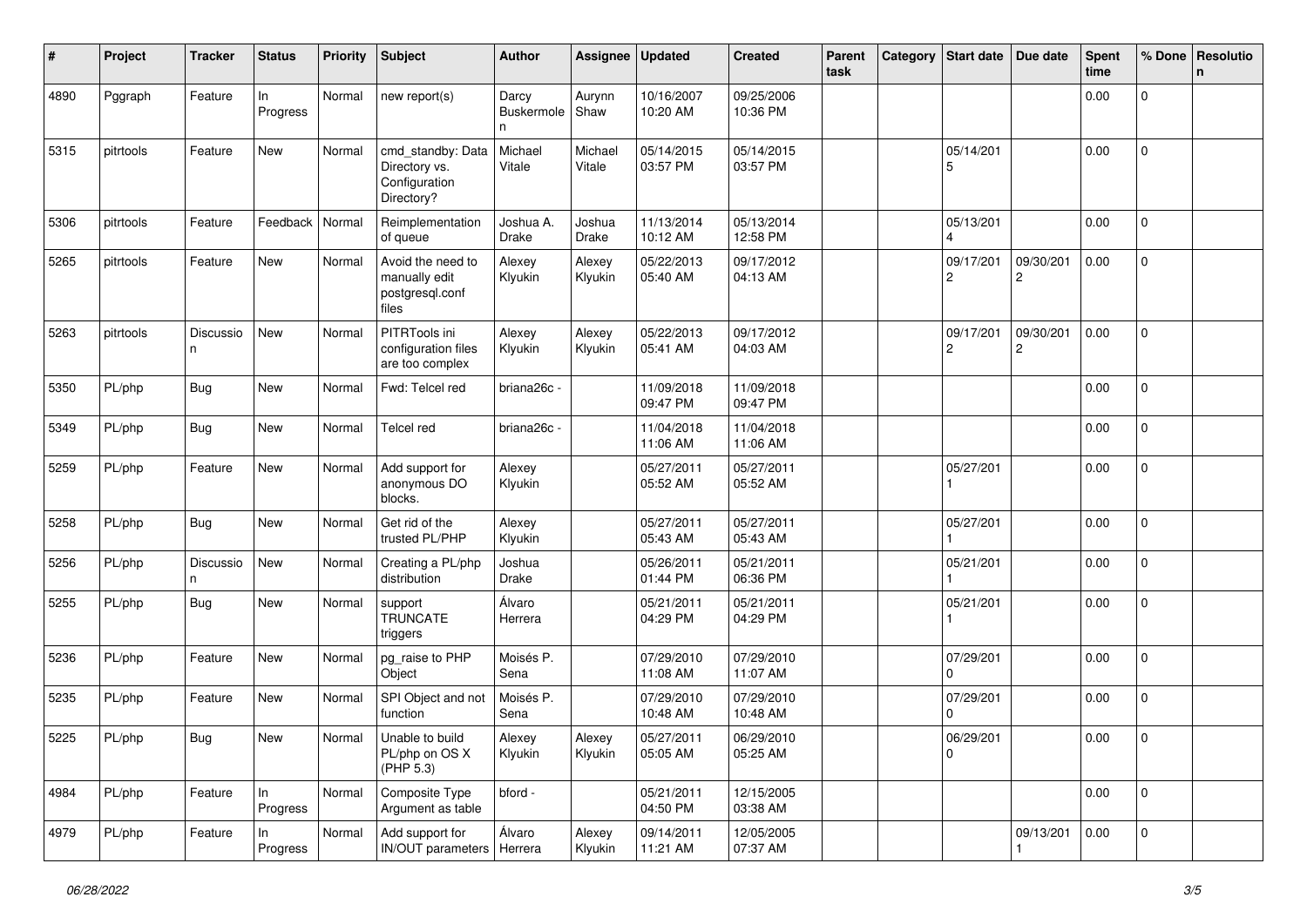| #    | Project                       | <b>Tracker</b> | <b>Status</b>   | <b>Priority</b> | <b>Subject</b>                                          | <b>Author</b>        | Assignee         | <b>Updated</b>         | <b>Created</b>         | Parent<br>task | Category | Start date                  | Due date                    | <b>Spent</b><br>time | % Done              | Resolutio<br>n |
|------|-------------------------------|----------------|-----------------|-----------------|---------------------------------------------------------|----------------------|------------------|------------------------|------------------------|----------------|----------|-----------------------------|-----------------------------|----------------------|---------------------|----------------|
| 4972 | PL/php                        | Bug            | In<br>Progress  | Normal          | array $PHP \lt\gt P$ g<br>conversion is<br>broken       | Álvaro<br>Herrera    |                  | 05/21/2011<br>04:50 PM | 11/23/2005<br>11:48 AM |                |          |                             |                             | 0.00                 | 0                   |                |
| 4967 | PL/php                        | Feature        | ln.<br>Progress | Normal          | Redesign memory<br>handling                             | Álvaro<br>Herrera    |                  | 05/21/2011<br>04:50 PM | 11/16/2005<br>05:31 PM |                |          |                             |                             | 0.00                 | $\mathbf 0$         |                |
| 5345 | postgres_fdw                  | <b>Bug</b>     | New             | Normal          | Follow-up                                               | Karen<br>Edwards     |                  | 11/28/2017<br>03:16 PM | 11/28/2017<br>03:16 PM |                |          |                             |                             | 0.00                 | $\mathbf 0$         |                |
| 5326 | postgres_fdw                  | <b>Bug</b>     | New             | Normal          | <b>Ubuntu Users</b><br><b>Email List</b>                | Melony<br>Scheid     |                  | 11/15/2016<br>07:03 AM | 11/15/2016<br>07:03 AM |                |          |                             |                             | 0.00                 | 0                   |                |
| 5318 | postgres_fdw                  | <b>Bug</b>     | New             | Normal          | C-Level, VP-Level,<br>Directors and<br>Manager Contacts | Tatum Lau            |                  | 06/08/2016<br>07:52 AM | 06/08/2016<br>07:52 AM |                |          |                             |                             | 0.00                 | 0                   |                |
| 5317 | postgres_fdw                  | <b>Bug</b>     | New             | Normal          | Jonie Bittenbender                                      | Jonie<br>Bittenbende |                  | 01/26/2016<br>10:56 PM | 01/26/2016<br>10:56 PM |                |          |                             |                             | 0.00                 | 0                   |                |
| 5316 | postgres_fdw                  | Bug            | New             | Normal          | (no subject)                                            | Julieta<br>Clubb     |                  | 01/18/2016<br>04:11 AM | 01/18/2016<br>04:11 AM |                |          |                             |                             | 0.00                 | 0                   |                |
| 5312 | postgres_fdw                  | <b>Bug</b>     | New             | Normal          | AutoDesk Users                                          | Kina<br>Lawrence     |                  | 03/09/2015<br>07:36 AM | 03/09/2015<br>07:36 AM |                |          |                             |                             | 0.00                 | 0                   |                |
| 5303 | postgres_fdw                  | <b>Bug</b>     | New             | Normal          | [SPAM] Good<br>shoes good prices                        | Alvherre -           |                  | 05/11/2014<br>09:24 AM | 05/11/2014<br>09:24 AM |                |          |                             |                             | 0.00                 | $\mathbf{0}$        |                |
| 5301 | postgres_fdw                  | <b>Bug</b>     | New             | Normal          | My husband loves<br>Jacob & Co                          | Postgres<br>fdw      |                  | 05/08/2014<br>03:17 AM | 05/08/2014<br>03:17 AM |                |          |                             |                             | 0.00                 | $\overline{0}$      |                |
| 5292 | postgres_fdw                  | <b>Bug</b>     | New             | Normal          | [SPAM] Good<br>shoes good prices                        | Ladyregina           |                  | 04/11/2014<br>02:06 PM | 04/11/2014<br>02:06 PM |                |          |                             |                             | 0.00                 | 0                   |                |
| 5291 | postgres_fdw                  | <b>Bug</b>     | New             | Normal          | Great watches at<br>cut-prices                          | Jkawasaki -          |                  | 04/11/2014<br>07:30 AM | 04/11/2014<br>07:30 AM |                |          |                             |                             | 0.00                 | $\mathbf{0}$        |                |
| 5257 | postgres.js                   | Support        | New             | Normal          | method to catch<br>error on<br>connection?              | Rick<br>Harding      |                  | 05/26/2011<br>09:15 AM | 05/26/2011<br>09:15 AM |                |          | 05/26/201                   |                             | 0.00                 | $\overline{0}$      |                |
| 5340 | postgresql-sn<br>ap           | Task           | New             | Normal          | Change package<br>name                                  | Ivan<br>Lezhnjov     | Ivan<br>Lezhnjov | 08/02/2017<br>11:44 PM | 08/02/2017<br>11:44 PM |                |          | 08/02/201                   | 08/04/201                   | 0.00                 | $\mathbf{0}$        |                |
| 5339 | postgresql-sn<br>ap           | Task           | New             | Normal          | Explore tracks<br>feature                               | Ivan<br>Lezhnjov     | Ivan<br>Lezhnjov | 06/09/2017<br>03:47 AM | 06/09/2017<br>03:47 AM |                |          | 06/09/201<br>$\overline{7}$ | 06/16/201<br>$\overline{7}$ | 0.00                 | 0                   |                |
| 5331 | postgresql-sn<br>ap           | Bug            | New             | Normal          | PgBackRest                                              | Joshua<br>Drake      |                  | 02/10/2017<br>09:56 AM | 02/10/2017<br>09:56 AM |                |          |                             |                             | 0.00                 | $\mathsf{O}\xspace$ |                |
| 5327 | postgresql-sn   Feature<br>ap |                | ln<br>Progress  | Normal          | New snap<br>packages to be<br>created                   | Joshua<br>Drake      | Ivan<br>Lezhnjov | 12/13/2016<br>08:36 AM | 12/09/2016<br>07:11 AM |                |          | 12/09/201<br>6              |                             | 0.00                 | 40                  |                |
| 5321 | postgresql-sn<br>ap           | Task           | New             | Normal          | Make postgres a<br>systemd daemon                       | Ivan<br>Lezhnjov     |                  | 10/28/2016<br>06:34 AM | 10/28/2016<br>06:34 AM |                |          | 10/28/201<br>6              |                             | 0.00                 | $\mathbf 0$         |                |